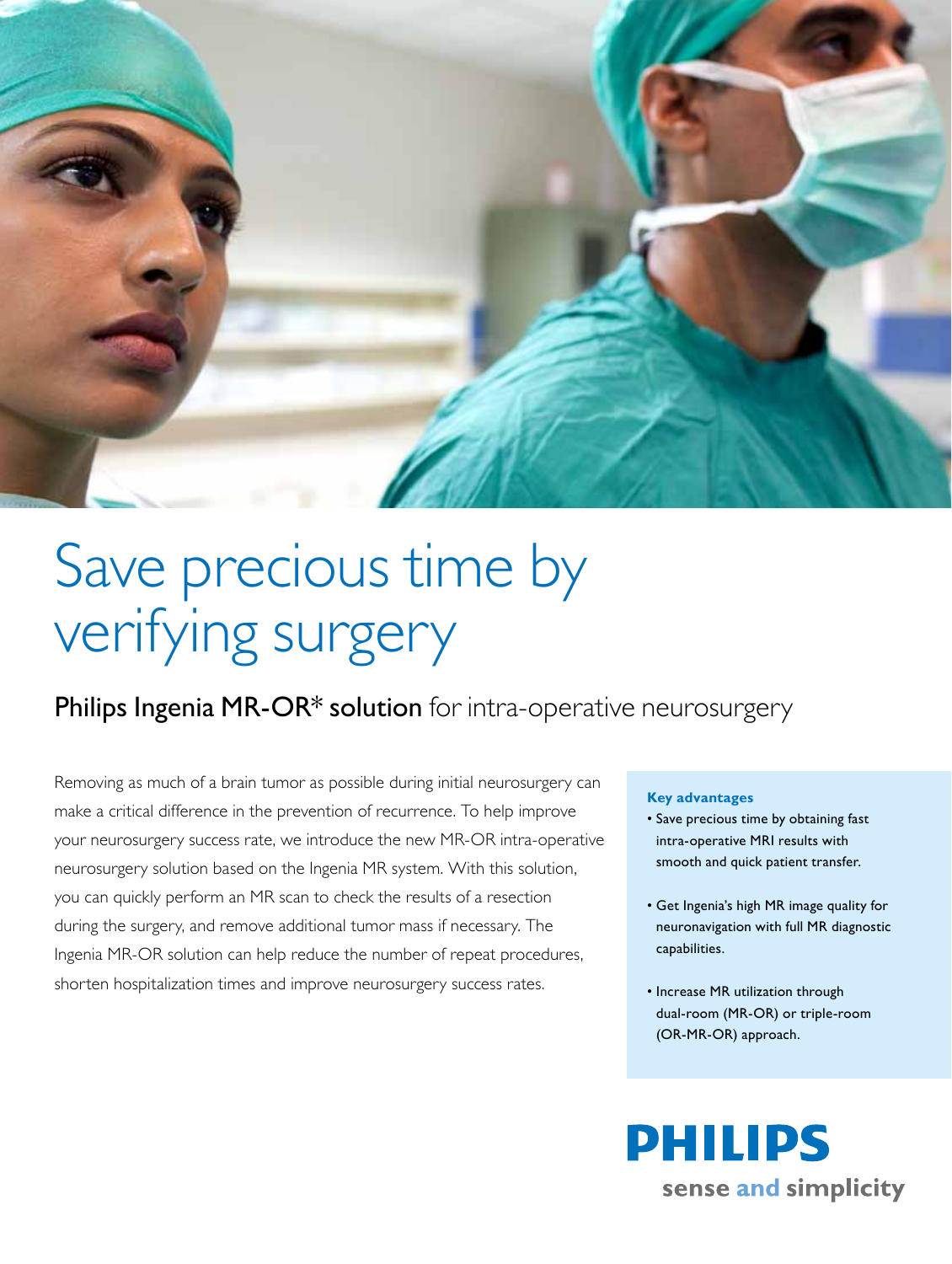## How does the Philips MR-OR soluti

We team up with strong innovative companies, such as MAQUET and Brainlab to provide total MR-OR solutions that meet the specific needs of neurosurgery. The heart of this MR-OR solution is the industry-leading Ingenia MR system. It occupies a normal MR room that can be directly connected to one or two operating rooms. Separated by sliding doors to maintain the sterility measures of the OR, the MR and OR rooms can also be used fully independently of each other. During the procedure, your patient can be moved smoothly, straight to the MR scanner just a few feet away. Standard equipment and instruments do not have to be removed from the OR workspot.

#### **Saves precious time**

Thanks to the smooth patient transfer, scalpelto-scalpel time has been reduced to a minimum. Transfer times are very short and the MR acquisition times are reduced as well. That means you can quickly perform an intra-operative MR exam to visualize the neurosurgery result without first closing the patient's skull. This can help you make critical decisions right away. If the resection is incomplete, you can remove residual tumor immediately and can eliminate the need for repeat surgery. Furthermore, you can work inside the MR system or at the back of it, using an in-room display with

real-time imaging — especially useful for brain biopsies and functional neurosurgery procedures. The MR-OR solution provides an easy way to see the result of the surgery during the operation, which can be used for subsequent decision making.

#### **Increase MR utilization**

In addition to standard front docking, the Philips MR-OR solution also features a rear-docking capability. That means you can connect not just one, but two or more ORs to the MR room to increase utilization of your equipment. Each room is a separate entity that can be



Dual-room layout (MR-OR) with high-end intra-operative Ingenia MR and sterile OR. MR and OR can be used together or stand-alone for efficient usage.



Patient can be quickly and smoothly transferred between OR and MR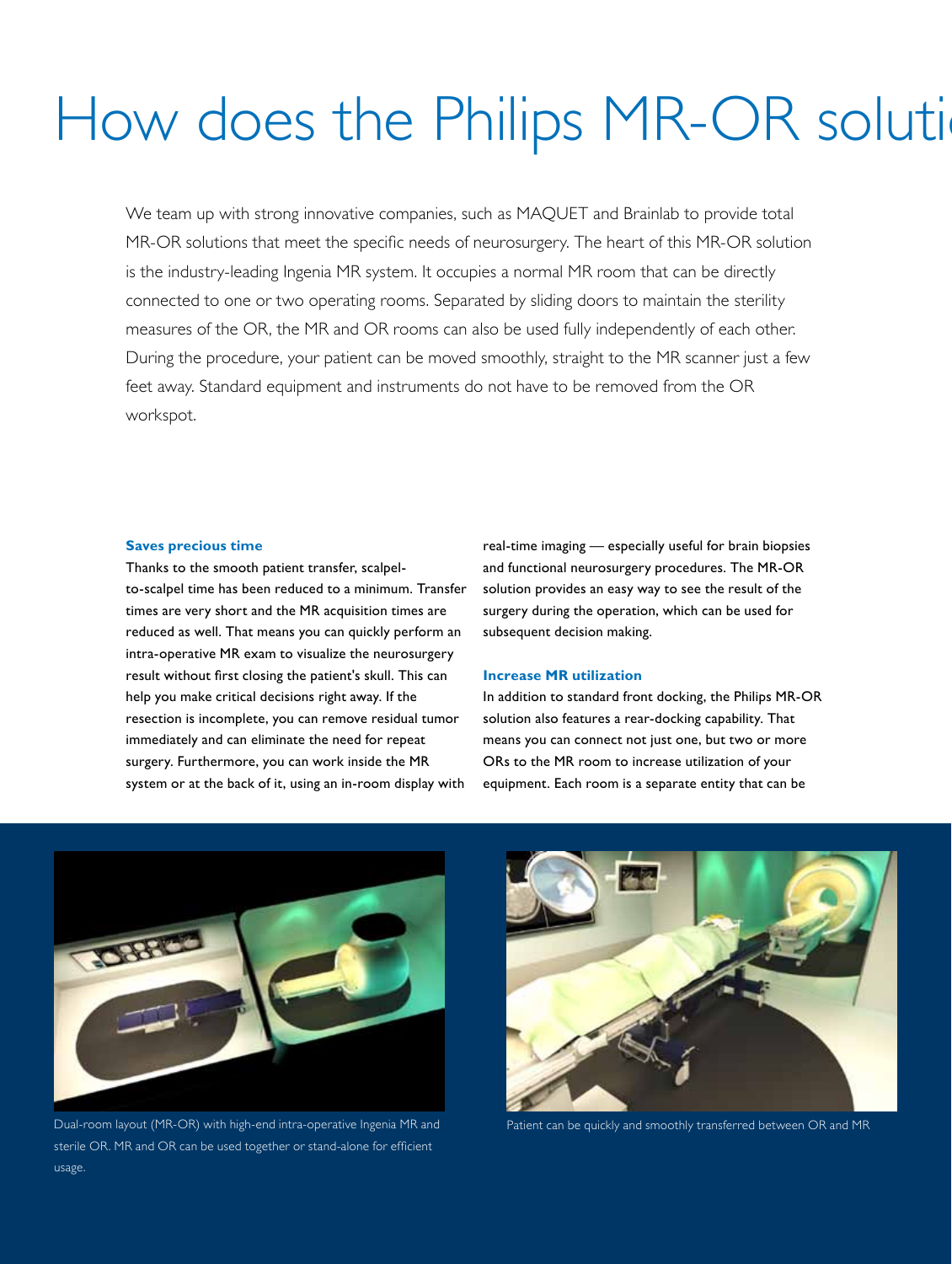### on work?



used fully independently. In between intra-operative procedures, the MR system can be used for normal diagnostic imaging.

#### **Cost-effective installation**

Solutions which move an MR system into an OR for intra-operative imaging often require a complete and very expensive room renovation. The Ingenia MR-OR solution is a cost-effective way to bring fast intra-operative imaging to your OR without undergoing a huge renovation.

"The clear benefit is that in cases where the MR-OR setup helps to visualize an incomplete resection, we can immediately address the issue using updated navigation data and thus avoid a second surgery. In addition, the final intra-operative MR replaces the post-operative one that we used to perform."

*Dr. Conor Mallucci, Neurosurgeon, Alder Hey Children's Hospital, Liverpool, UK*



Increase flexibility for new neurosurgery procedures by having three workspots: in OR, in the magnet, or at the rear of the magnet.



The rear-docking feature allows the MR room to be connected to two ORs with the MR in the middle (OR-MR-OR) to further increase utilization and flexibility.